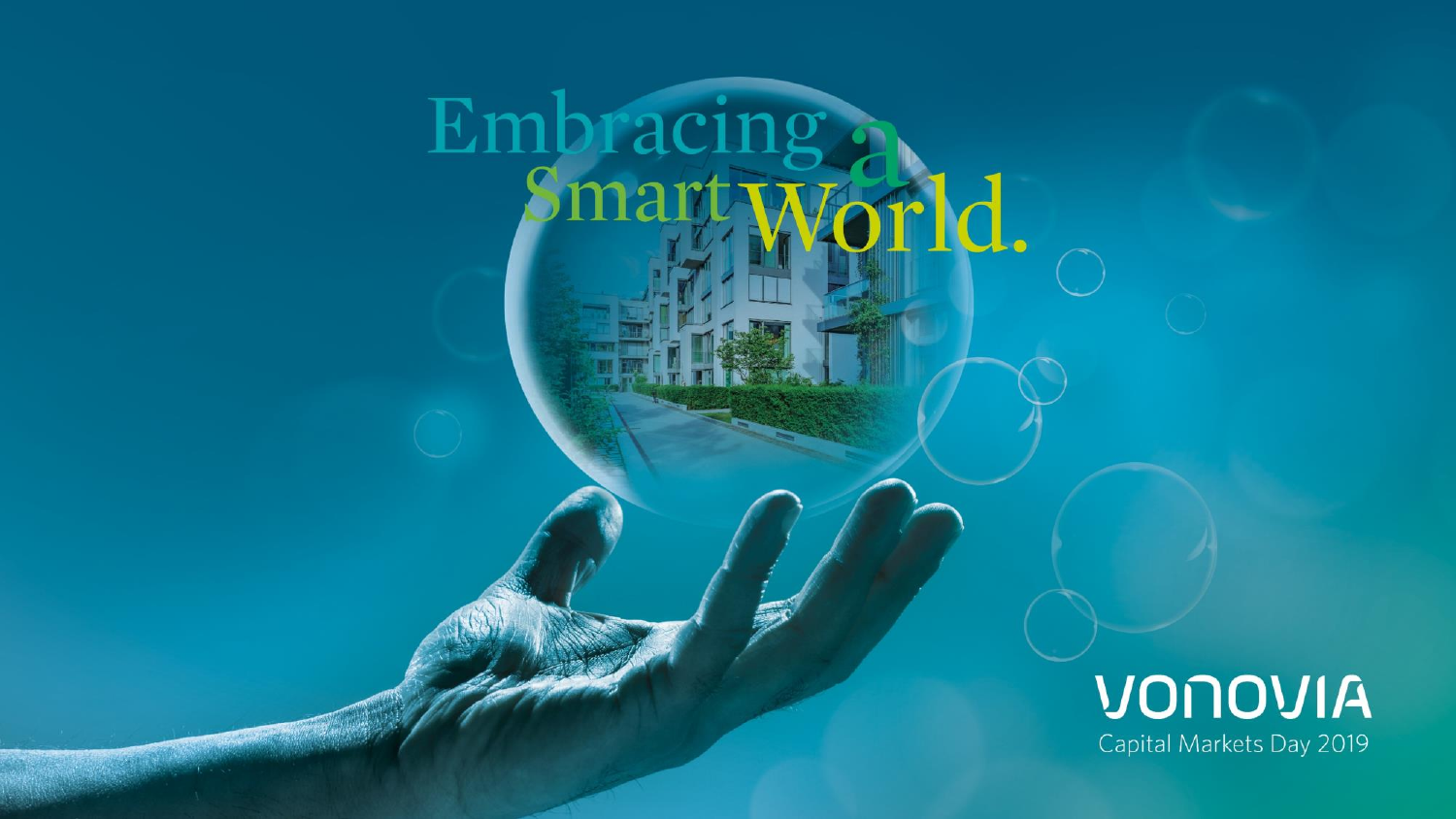# VONOVIA



Capital Markets Day 2019 Digitalization – Technical Property Management

Frankfurt June 05, 2019 Stephen Guhr, Alexander Weihe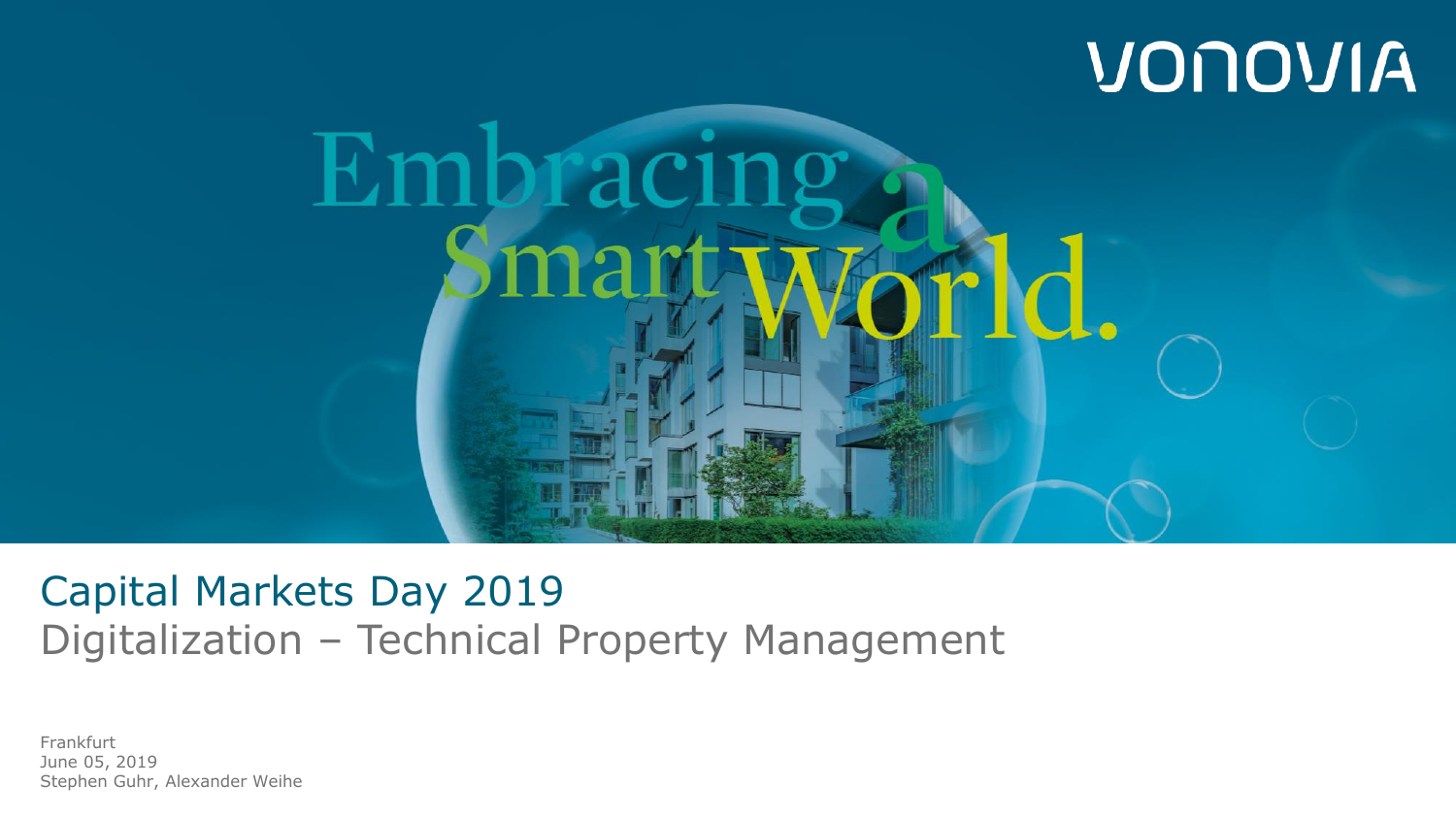



| 1. Intro                                          |
|---------------------------------------------------|
| 2. Digitalization   Technical Property Management |
| 3. Plan                                           |
| 4. Build                                          |
| 5. Operate                                        |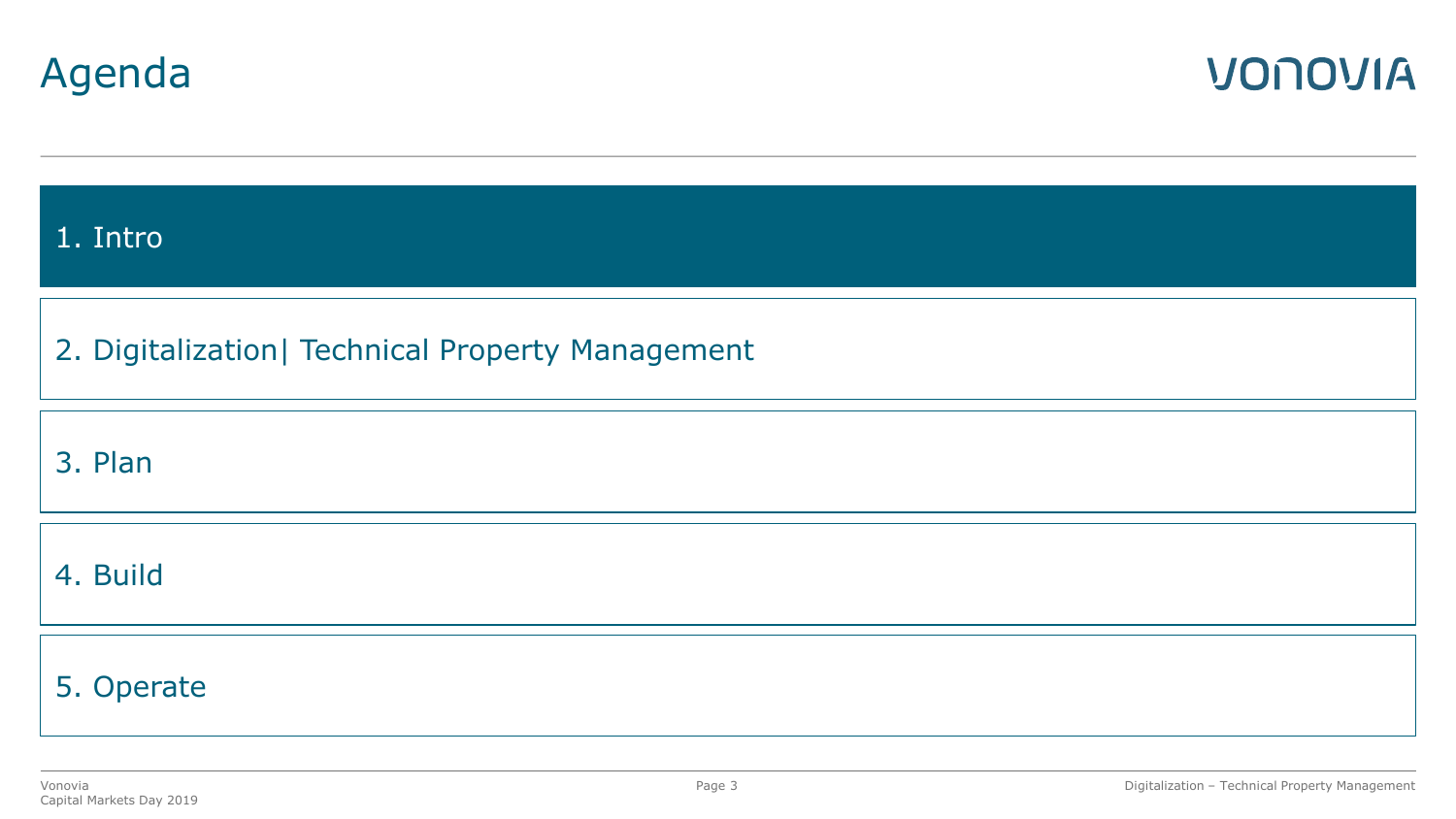## Intro Digital Value Chain | Building Lifecycle

#### **Objectives & challenges**

- Y. Key challenges to the resi market:
	- $\mathcal{P}$ Building sufficient amount of new apartments
	- Reduction in construction times  $\mathcal{P}$
- $\sum$ Long-term goal: digital record of entire building lifecycle (Plan – Build – Operate).
	- $\geq$ Make maintenance and refurbishment processes as lean and efficient as possible.
	- $\geq$ Move from reactive into a proactive maintenance mode.
	- $\sum$ Data based planning, building and operating models.
- $\sum$ Benefit – improvements in:
	- $\sqrt{C}$ ost
	- $\checkmark$  Time
	- $\checkmark$  Ouality



**Building Lifecycle**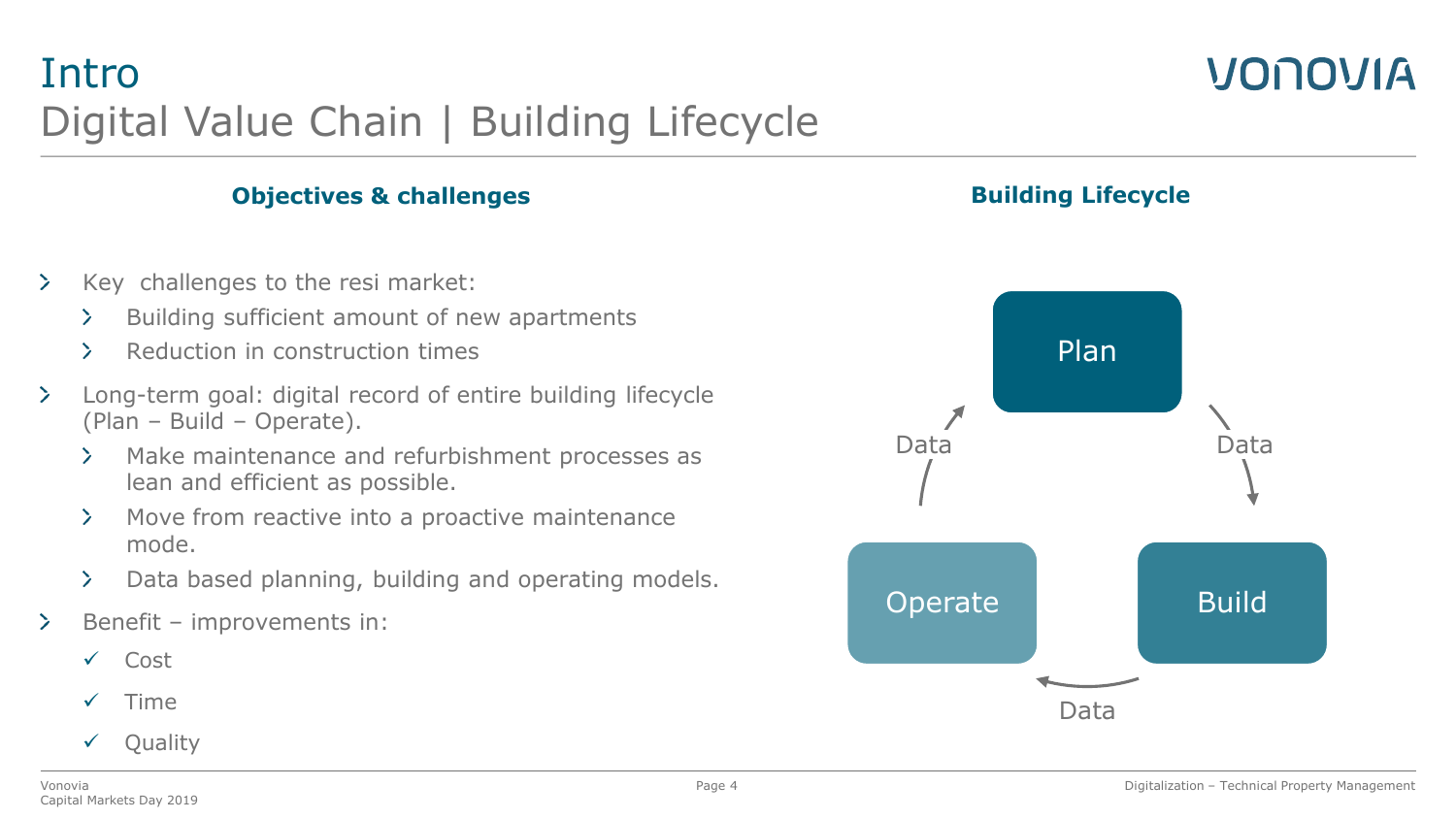## Technical Property Management Vision



 $\sum$ Buildings will transform to autonomous, smart organisms

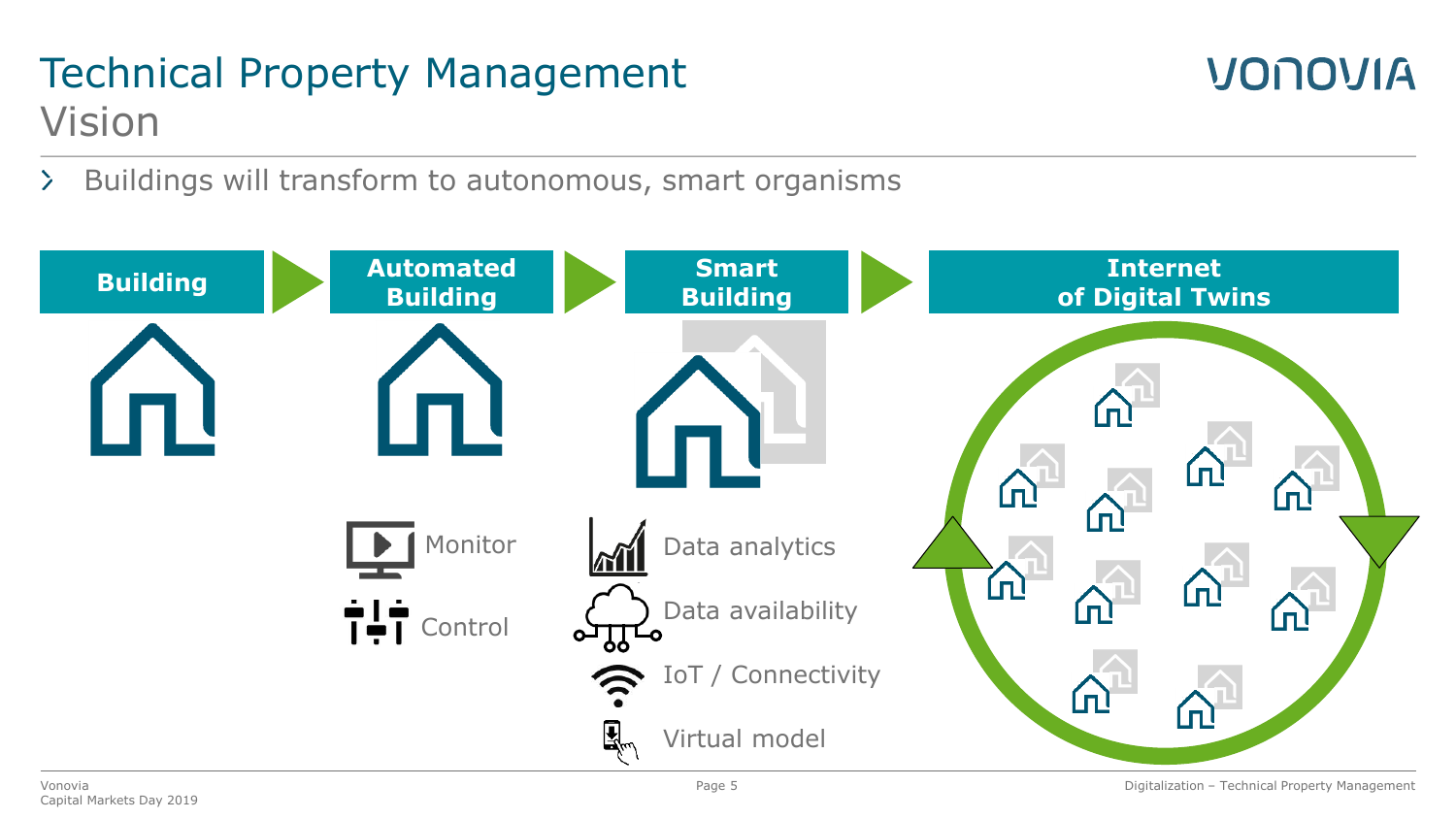

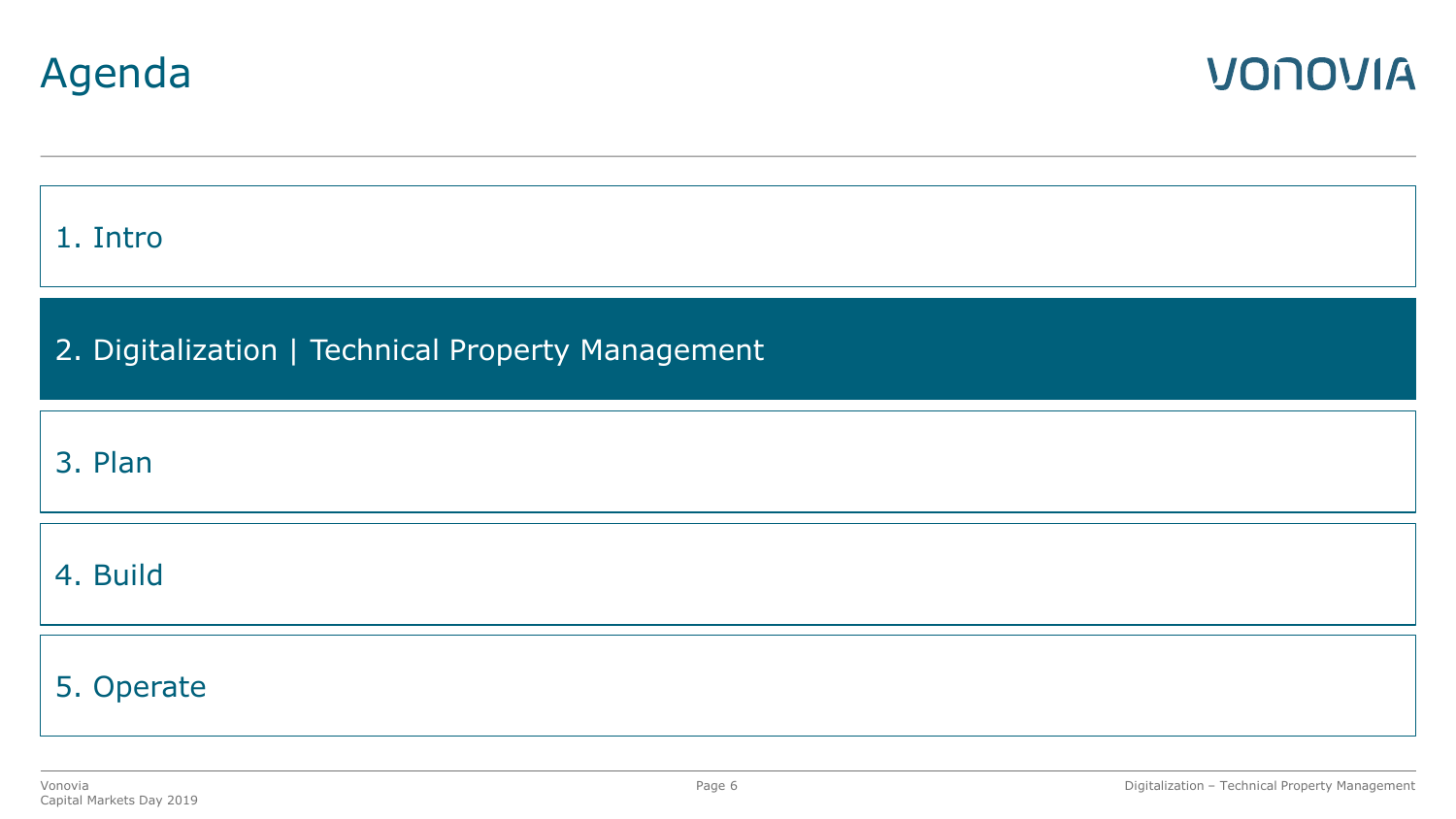## Digitalization | Technical Property Management Building Lifecycle Plan – Build – Operate



|                 | Plan                                                                                                                                                                       | <b>Build</b>                                                                                                            | Operate                                                                                                                                                     |
|-----------------|----------------------------------------------------------------------------------------------------------------------------------------------------------------------------|-------------------------------------------------------------------------------------------------------------------------|-------------------------------------------------------------------------------------------------------------------------------------------------------------|
| Pilot<br>Today/ | > Stand alone BIM processes<br>Digital planning within Vonovia<br>and handover of digital model to<br>general contractor and<br>manufacturer of modules                    | > Use of digital tools in monitoring<br>of construction site (progress)<br>and documentation of<br>construction defects | > Digital monitoring of technical<br>facilities & equipment<br>Primarily: Elevators and heating<br>systems                                                  |
| Vision          | $\ge$ Full-scale 5D building plan incl.<br>clash detection, cost & budget<br>planning and submission process<br>Seamless interfaces and<br>elimination of media disruption | Comprehensive digital<br>$\sum$<br>construction site documentation<br>based on "7D building plan"                       | > Use of "as-built" models in full<br>operational mode to replicate<br>platform model and digital<br>organization of maintenance and<br>logistics processes |
| <b>Data</b>     | Digital planning<br>model                                                                                                                                                  | As-built<br>Digital planning<br>model<br>model                                                                          | Dynamic real-<br>time<br>As-built<br>Digital planning<br>model<br>model                                                                                     |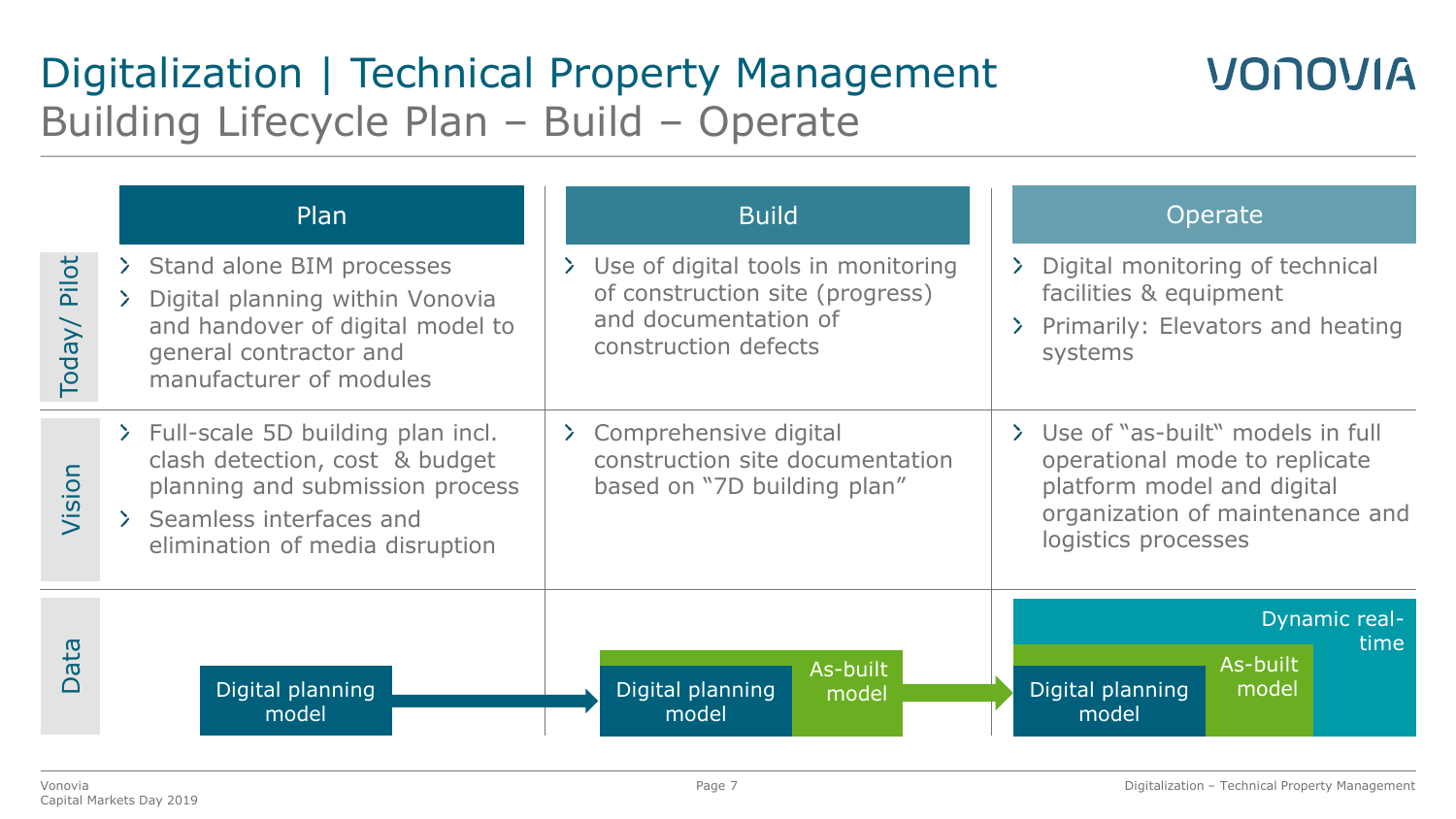



| 1. Intro                                          |
|---------------------------------------------------|
| 2. Digitalization   Technical Property Management |
| 3. Plan                                           |
| 4. Build                                          |
| 5. Operate                                        |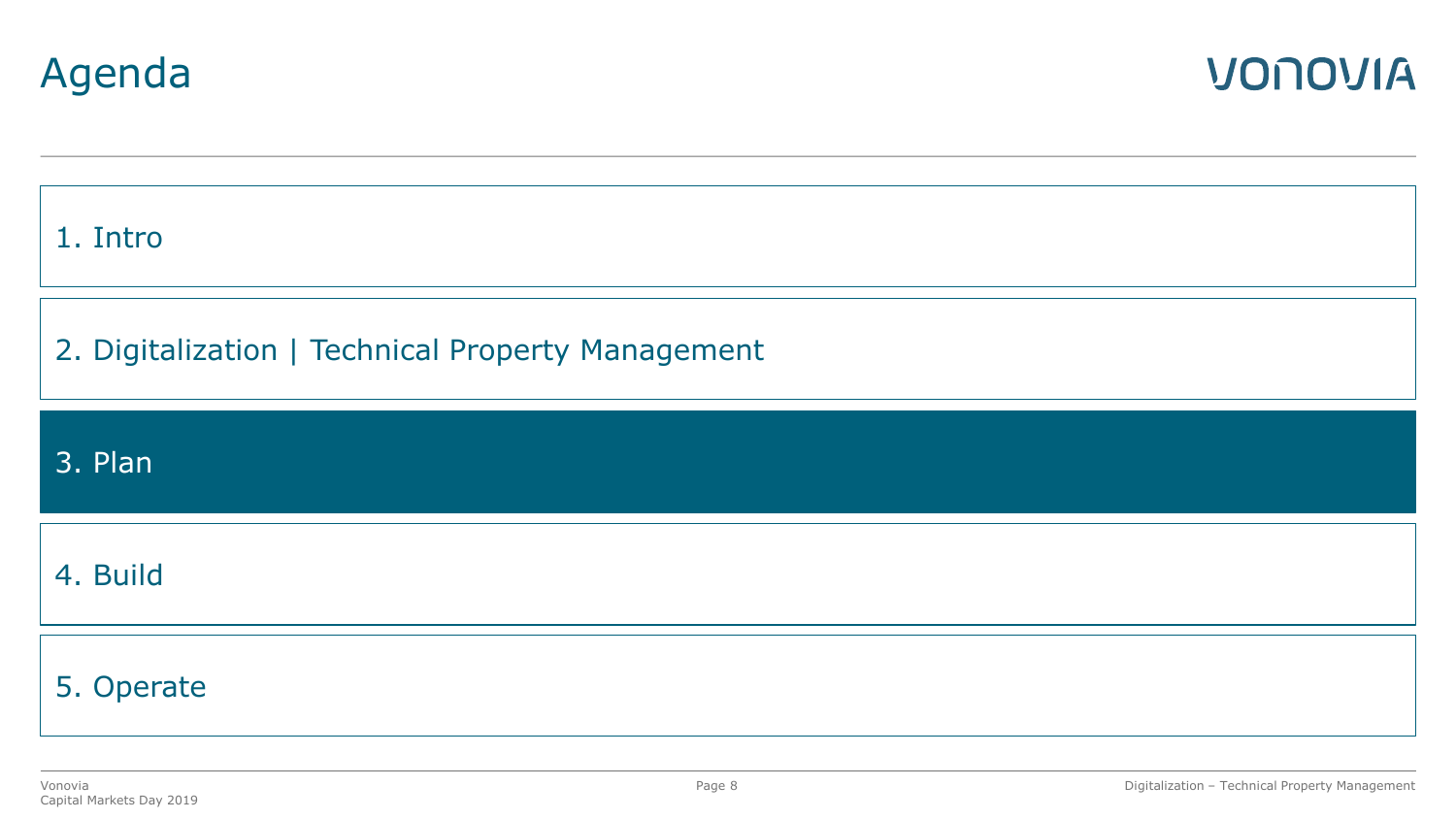## Plan Current Situation

VONOVIA

- Digital in-house planning of new constructions within Vonovia through use of BIM tools and processes.
- $\geq$ Handover of digital building models to general contractor / manufacturer for realization.

#### **Benefits**

- Higher degree of internal value creation. ≻
- Standardized floor plans and building data. D.
- Improved communication and automatic D. documentation of current state and progress .
- Efficient design of (rent-generating) floor space. ≻
- Facilitation of cooperation with general contractors. ≻
- Reduction of errors and redundancies in plan & ≻ build processes.

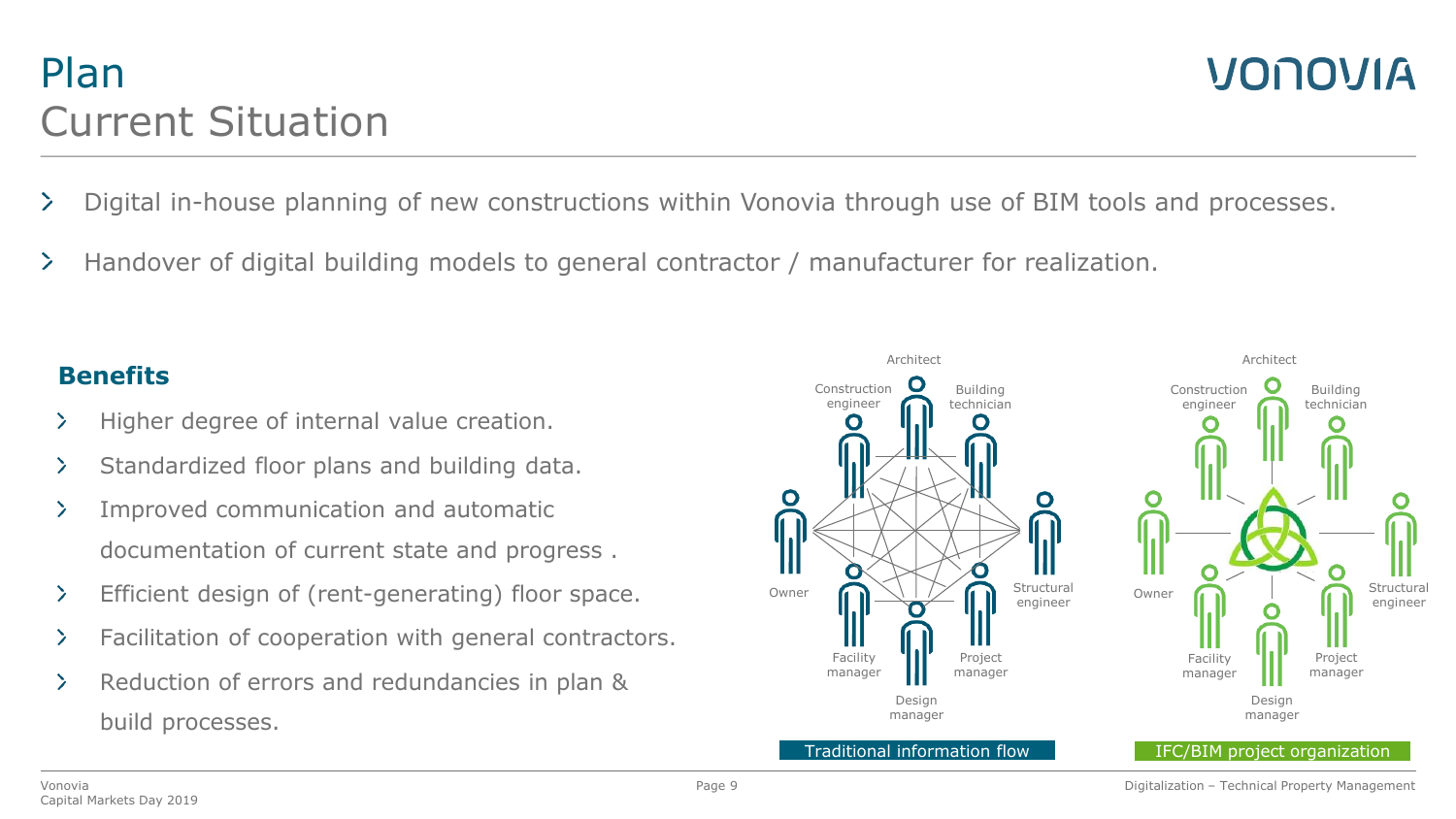### Plan Vision



- End-to-end digital planning process involving all relevant parties, to increase quality and speed in the construction process and to be better able to deliver on any warranty issues and/or follow-up work.
- $\geq$ Expansion of current planning dimensions by implementing additional BIM tools and linking parties involved.
- $\geq$ Standardization in the planning process: Vonovia product catalogue for material and building specifications to standardize and simplify future maintenance processes.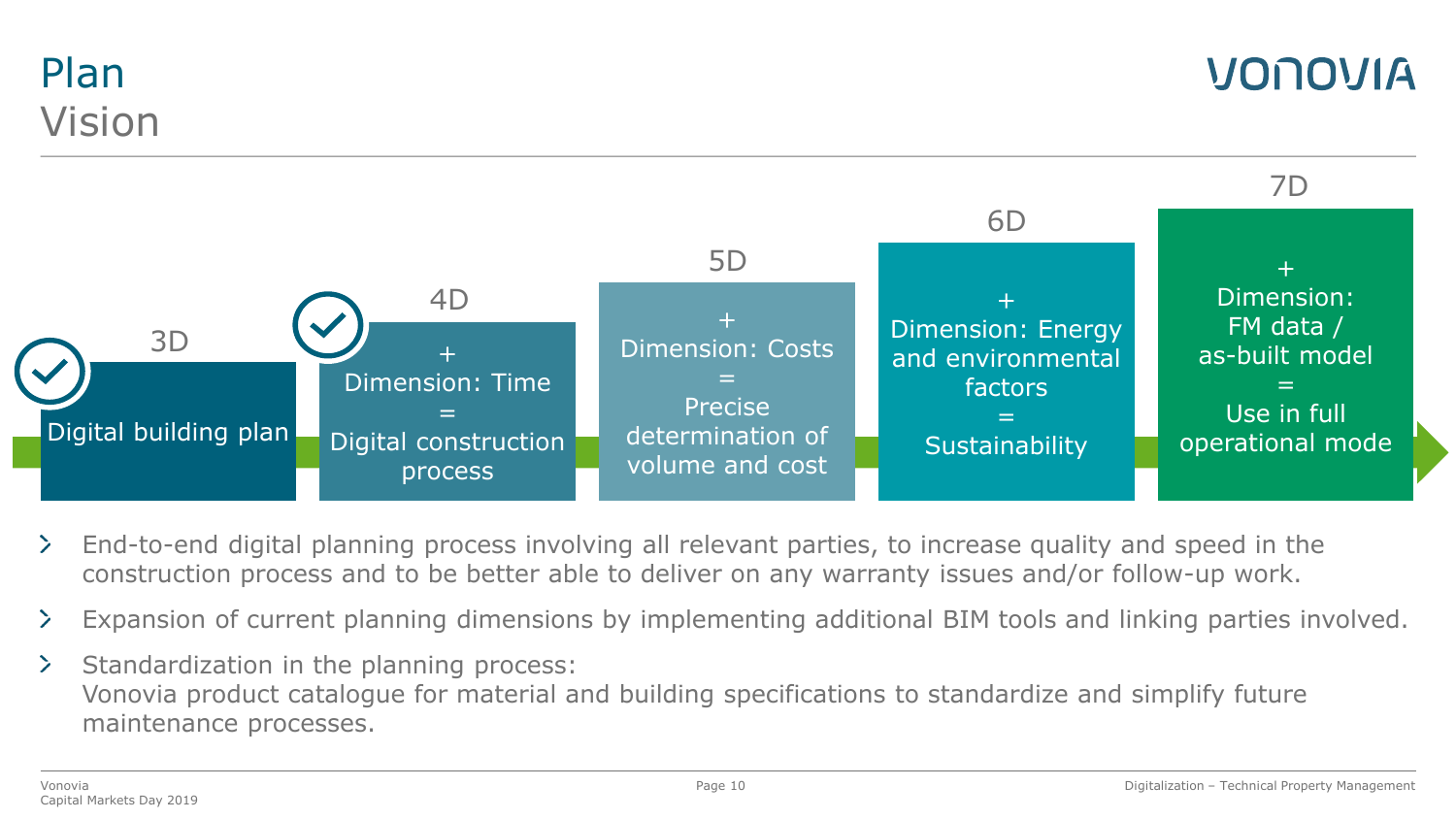

VONOVIA

### **Output of "Plan" Phase**

### Planning model with static data on technical building information

- Floor plan  $\sum$
- Data on technical building information ≻
- Doors
- Heating system  $\geq$
- Elevator  $\geq$
- $\sum$ Materials (sanitary installations, etc.)



…

 $\sum$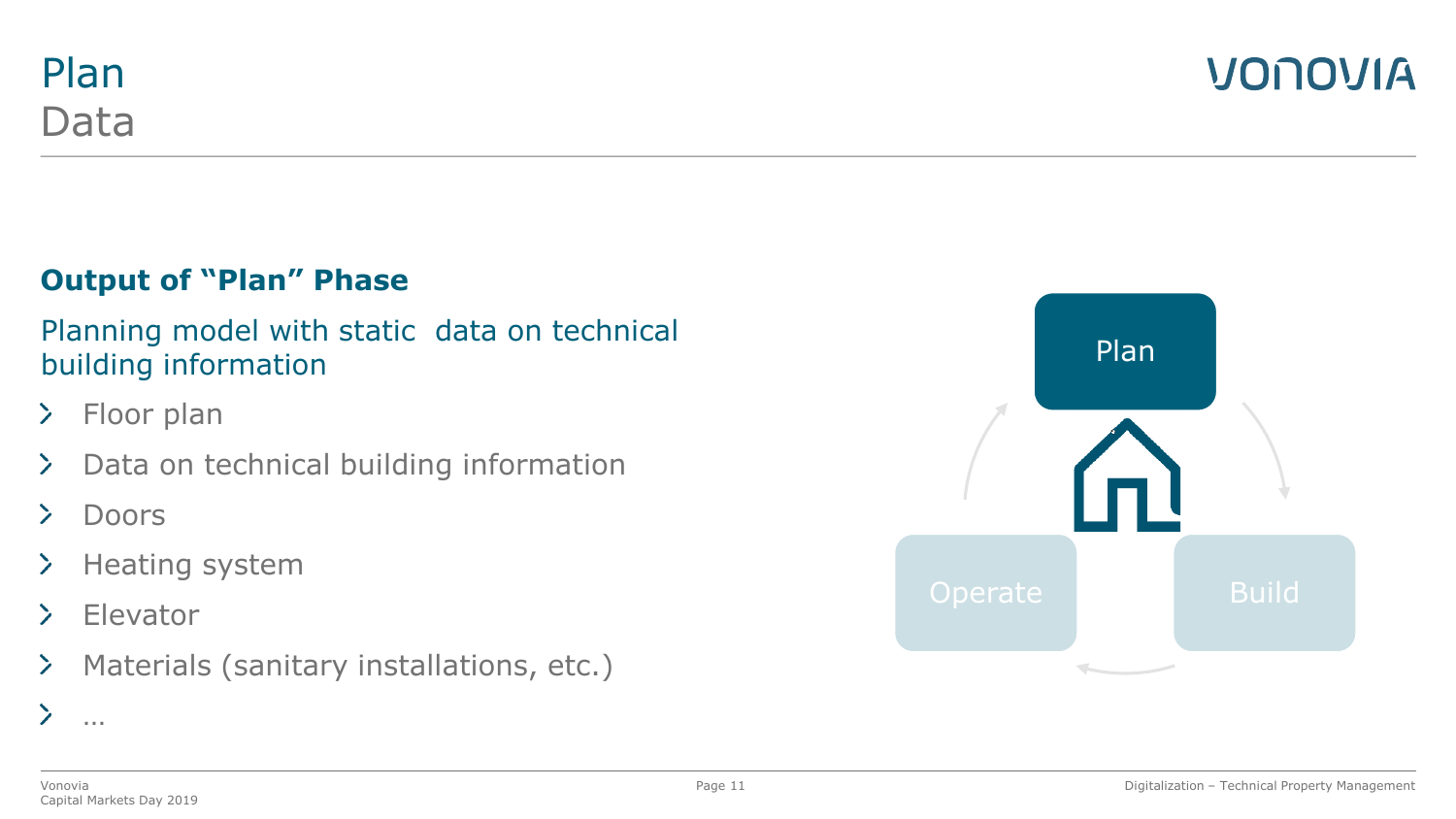







**VONOVIA** 





Digitalization – Technical Property Management

Vonovia Capital Markets Day 2019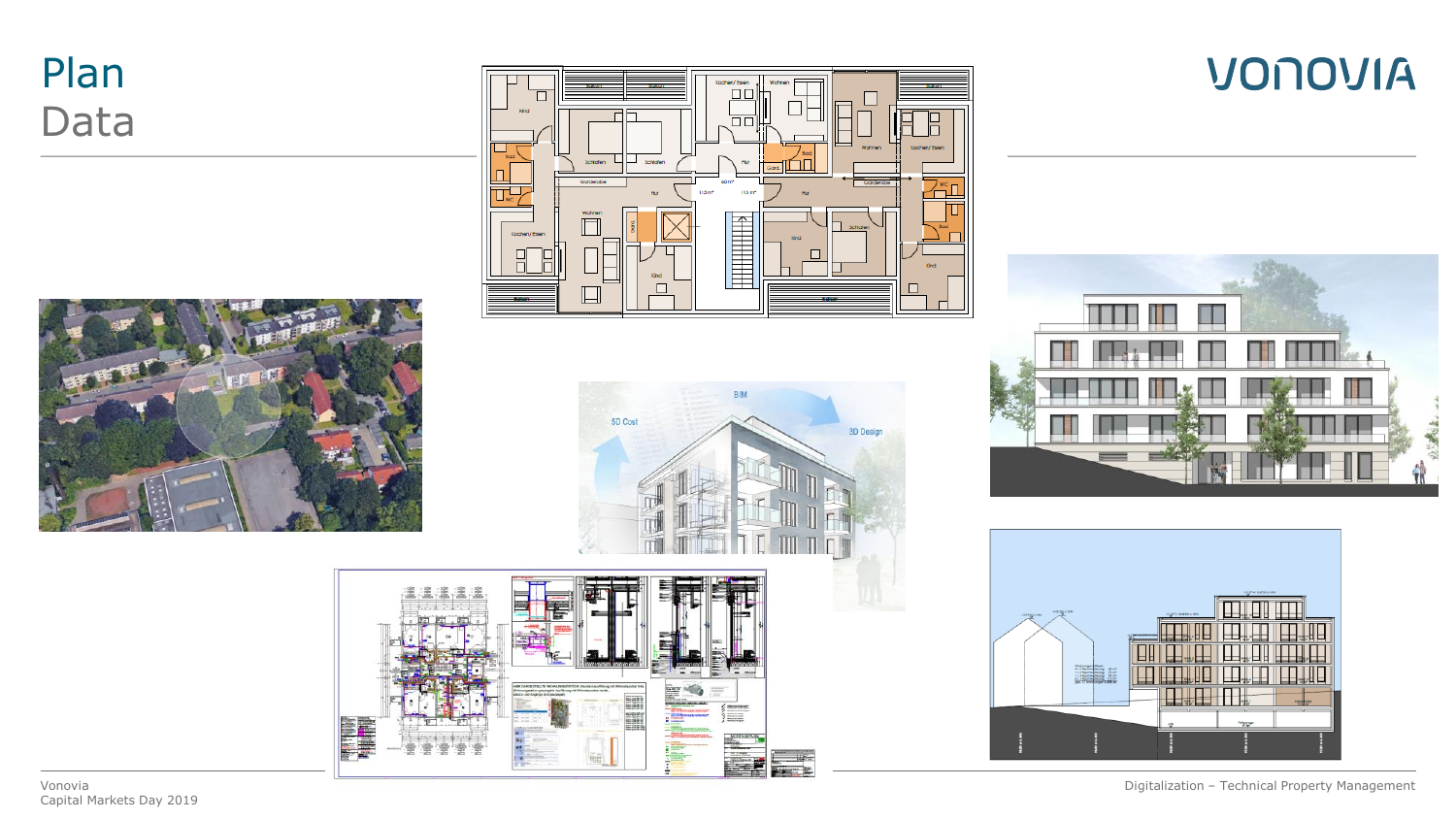



| 1. Intro                                          |
|---------------------------------------------------|
| 2. Digitalization   Technical Property Management |
| 3. Plan                                           |
| 4. Build                                          |
| 5. Operate                                        |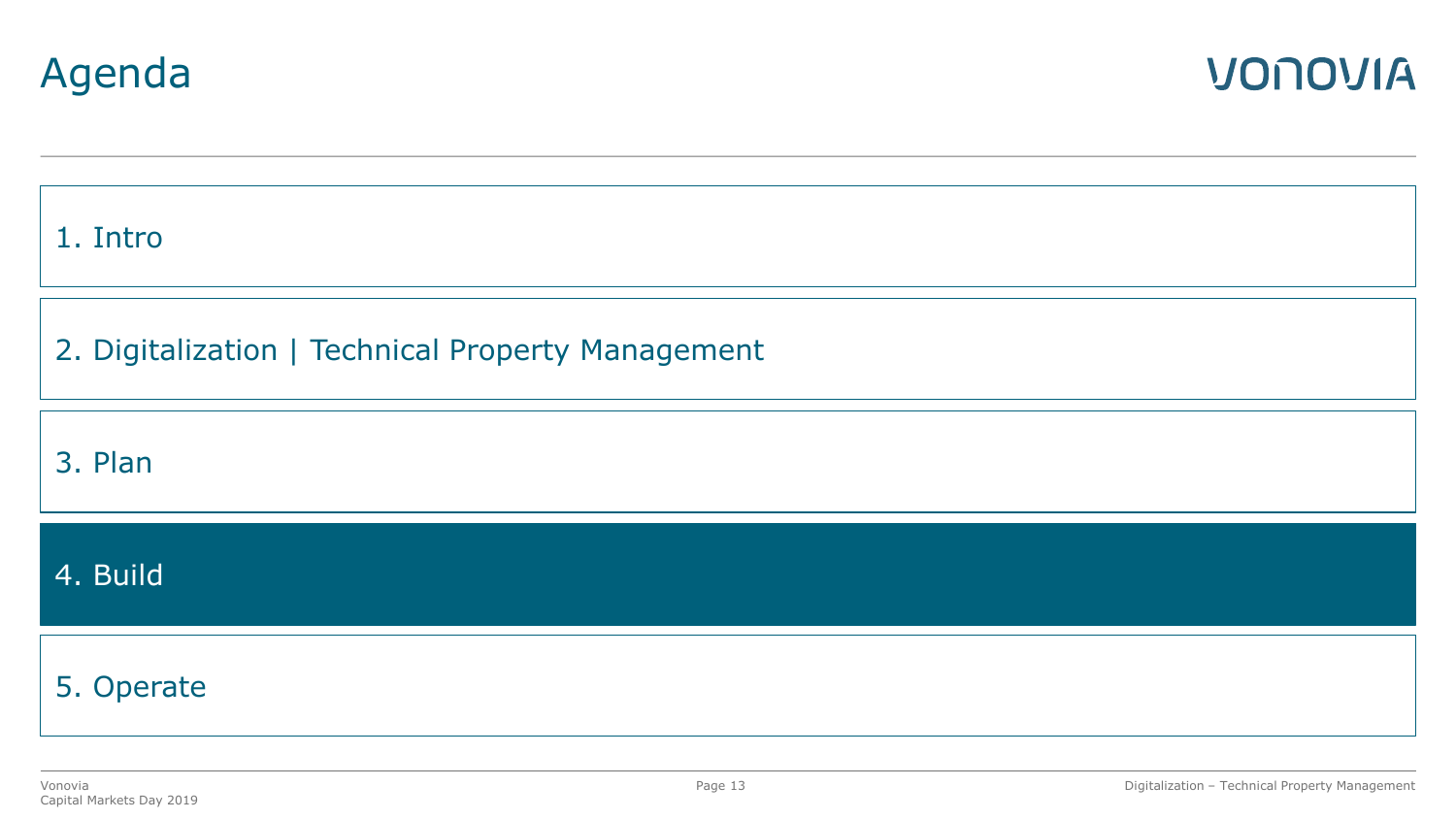

#### **Optimization of construction processes at the construction site**

- $\geq$ Digital management of warranty management and follow-up work.
- Structured process of defect work and warranty management on the basis of 2D planning.
- $\geq$ Pilots underway to further structure remedy of defects
	- $\sum$ Digital recording of defects and assignment to responsible (sub) contractor.

#### **Benefits**

- Efficient follow-up to warranty issues.
- $\geq$ Improved construction quality.
- $\geq$ Digital quality management and documentation.
- Can also be used when only lower-quality building plans (2D) available.

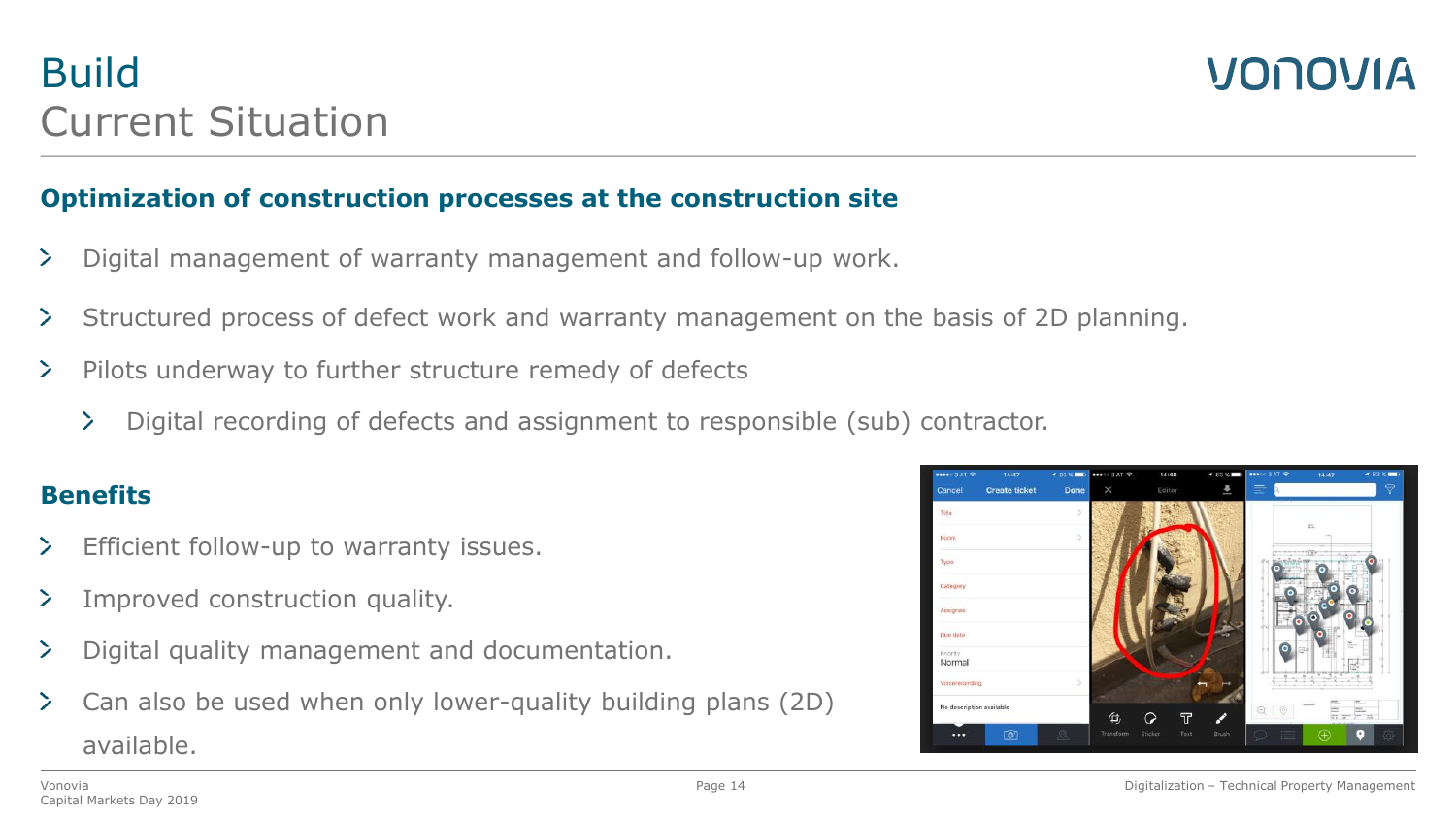### Build Vision

- Use the data of BIM models for digital construction site management
- $\geq$ Information and data are collected throughout the entire construction process to develop **"as-built" model**  for use in full operational mode
	- **Seamless communication** among all involved parties ≻
	- $\geq$ **Optimized project cost controlling**
	- **Tracking** of construction and layout changes
	- **Tracking** of defects ≻
	- $\geq$ **Transparent and trackable** management of tasks
	- **Commissioning** information
	- **Tracking and documentation** of Warranty Management  $\geq$
	- $\geq$ **Documentation** of operator obligations and regulations
	- $\sum$ **Documentation** of facility management

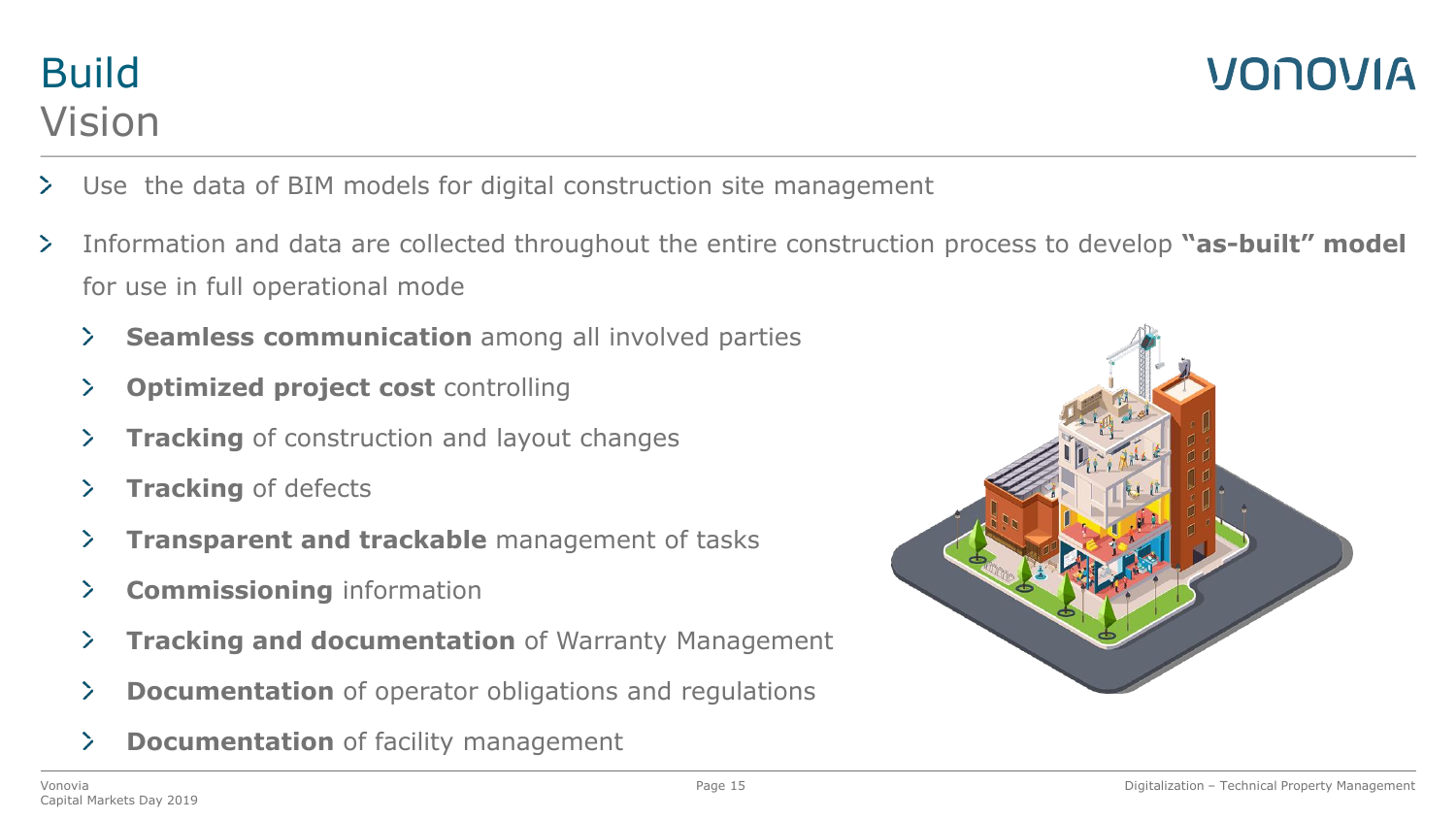

### **Output "Build" Phase**

### Model with progressive data input

- $\geq$ Construction progress/documentation
- Variance analysis plan vs. actual  $\sum$
- Documentation of defects  $\sum$
- Materials "as built"  $\sum$

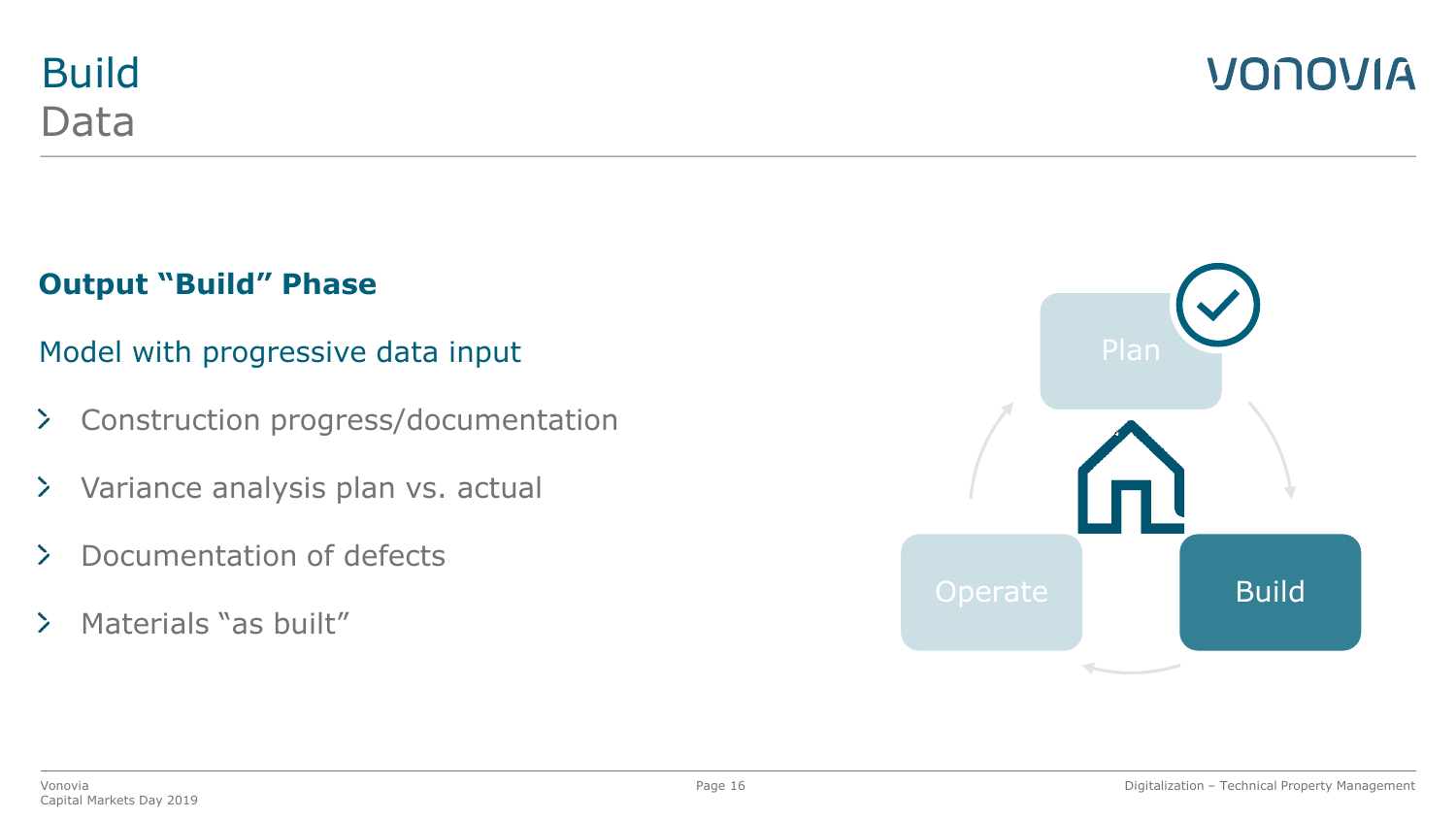



| 1. Intro                                          |
|---------------------------------------------------|
| 2. Digitalization   Technical Property Management |
| 3. Plan                                           |
| 4. Build                                          |
| 5. Operate                                        |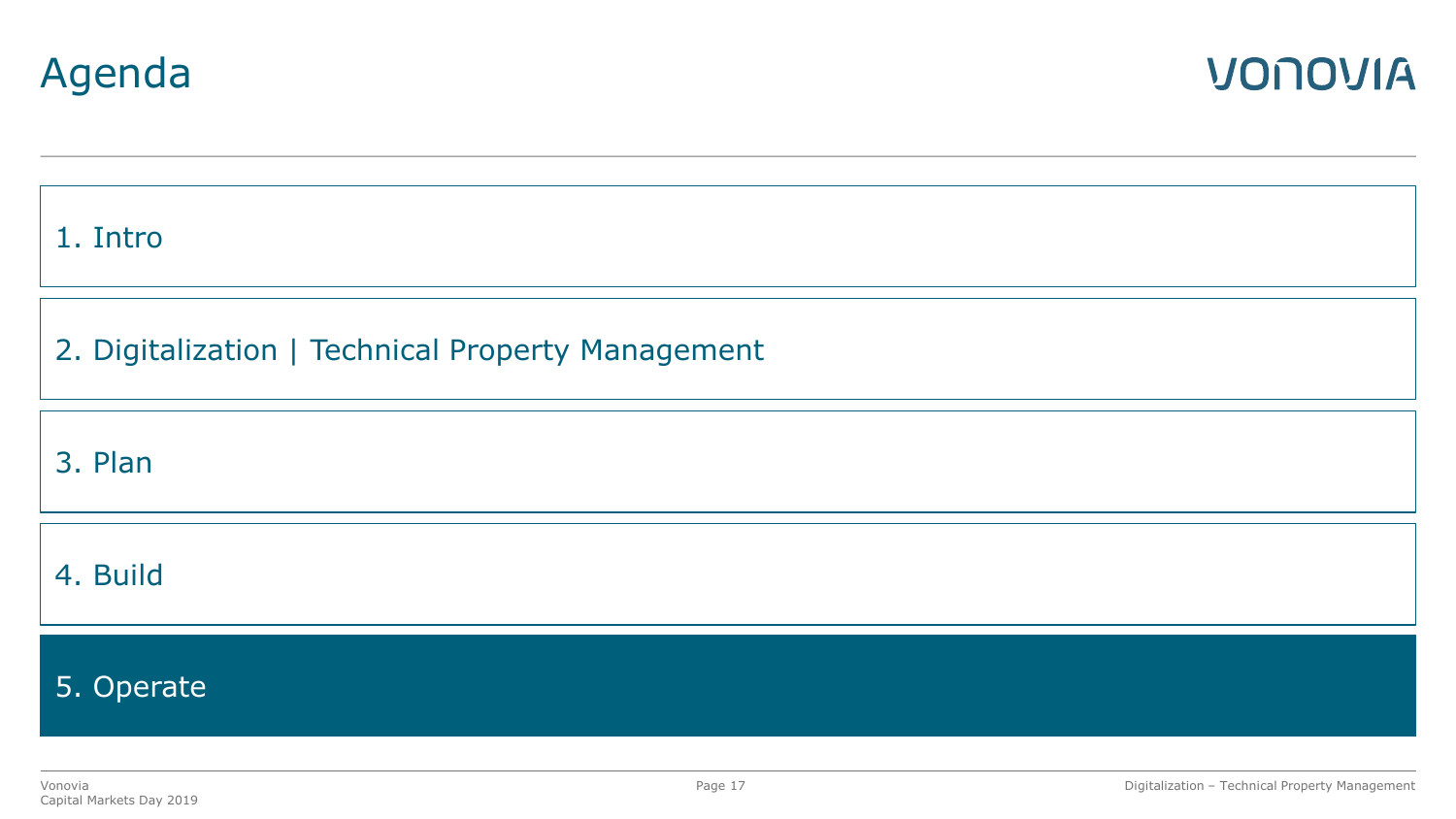### **Operate** VONOVIA E2E data and information for data driven property management

### **From plan to digital twin**

- $\sum$ Technical installations / facilities: monitor, analysis and action
- Automated FM processes  $\sum$
- **= data-driven property management**

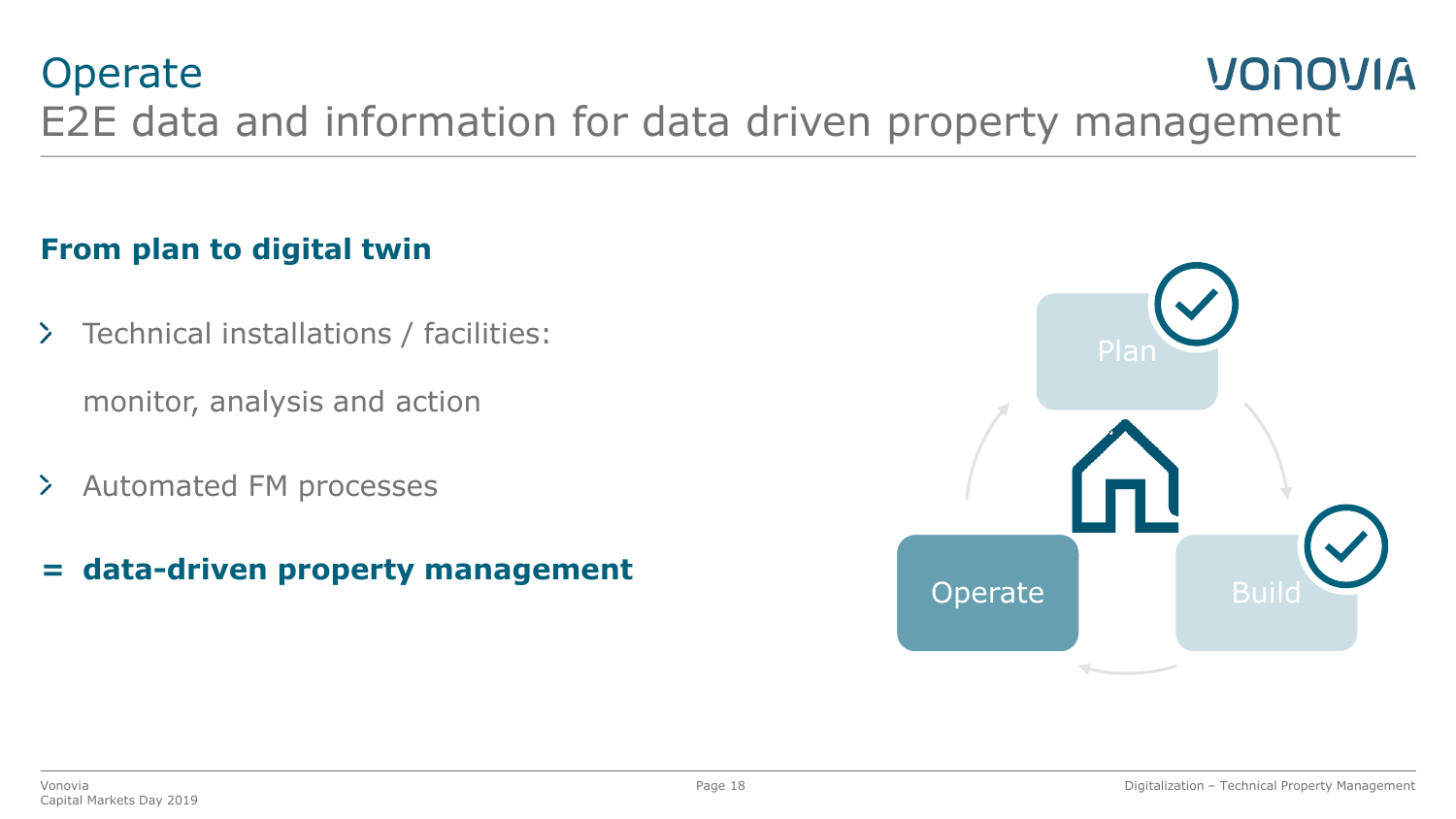#### **Challenges**

- ≻ **Insufficient transparency** and up to date information regarding performance of technical equipment
- Any default or **malfunctioning** technical equipment such as elevator or heating system leads to  $\geq$ **dissatisfied customers** and high strain on internal process
- Highly reactive mode usually a **customer triggered contact** reports the defect ≻
- $\geq$ This **reactive mode** puts Vonovia in the defense trying to minimize overall burden on both the customer and the organization

 $\rightarrow$  Following the customer-initiated contact, Vonovia fixes any problems as quickly as possible. Limitations to report back to customer exist.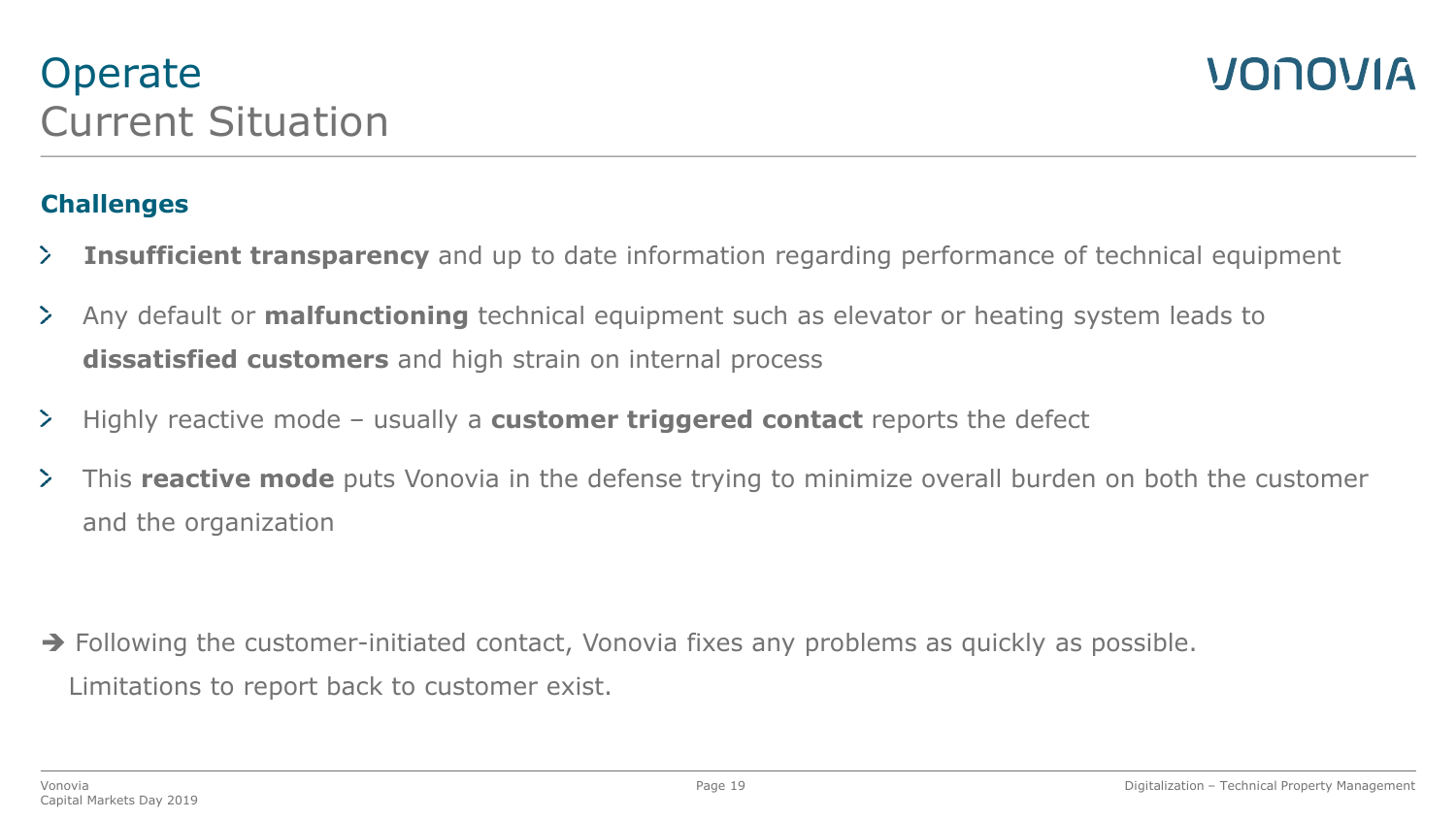## **Operate** Vision (Pilot Phase)



Development of a platform for the digital monitoring of systems and building technology

#### **Benefits**

- **Increased customer satisfaction** through early detection of malfunctions
- **Improved coordination** of service providers and craftsmen through review and documentation of work completed
- **Reduction of process costs** in-house through information-based decision making
- **Direct interaction** with customer through portal or mobile app ≻
- **Better informed** field force
- Current focus: **heating systems and elevators**



Vonovia Capital Markets Day 2019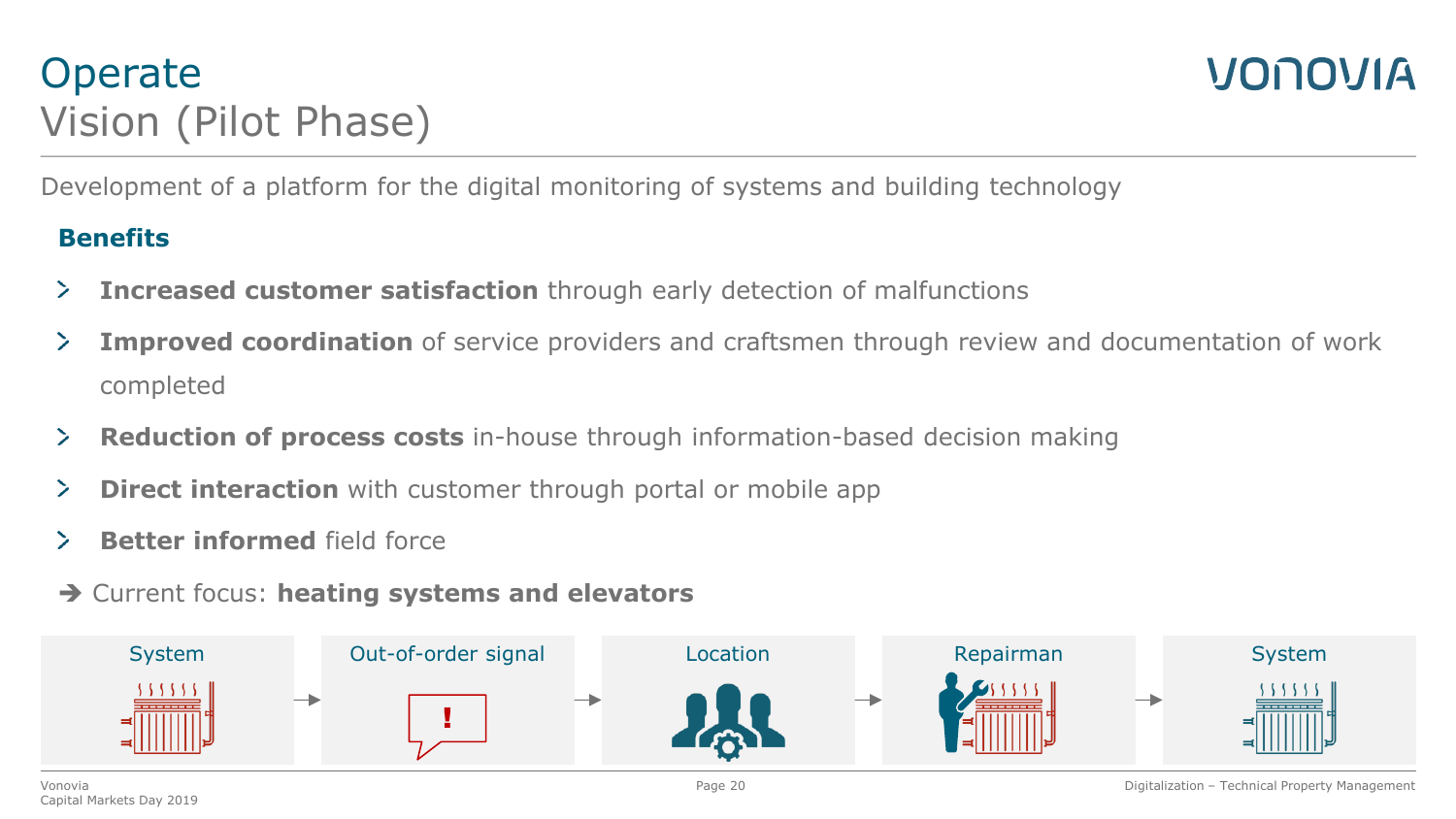### **Operate** Vision (Pilot Phase)



### Video and Live Platform Demo

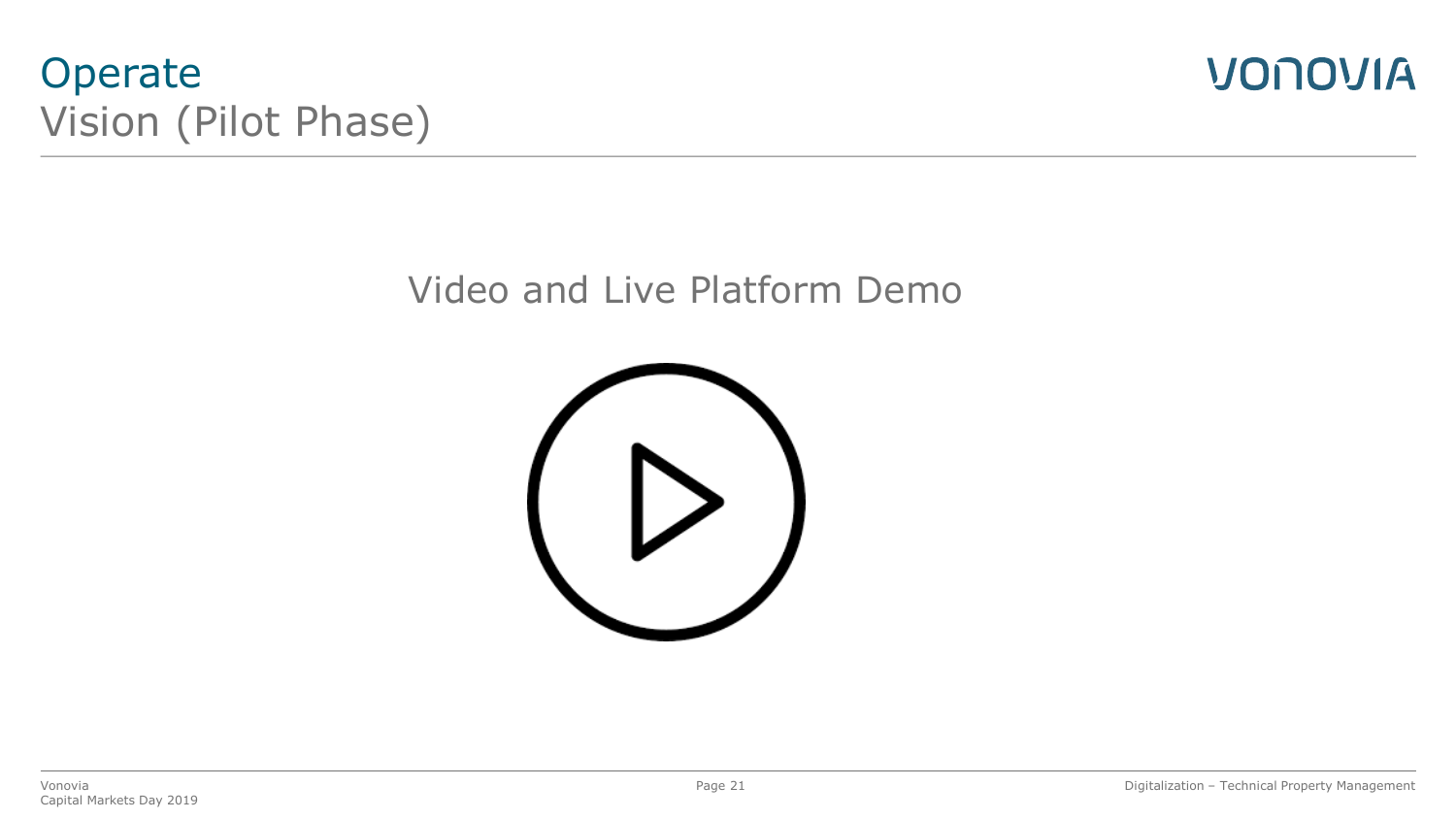#### Vonovia Capital Markets Day 2019

### **Operate** Vision

#### **1. Use of dynamic data**

- Set up processes on the basis of  $\geq$ digital platform information
- $\geq$ Adding additional technical systems
- $\sum$ Implementation of predictive maintenance
- $\geq$ Development of data-driven business models as future prospects

### **2. Use of static data**

- Optimize logistics and maintenance processes by using digital building twin  $\geq$
- $\sum$ Example: Elimination of multiple trips to customer / work site as the digital building twin holds all the information as to what material needs to be used

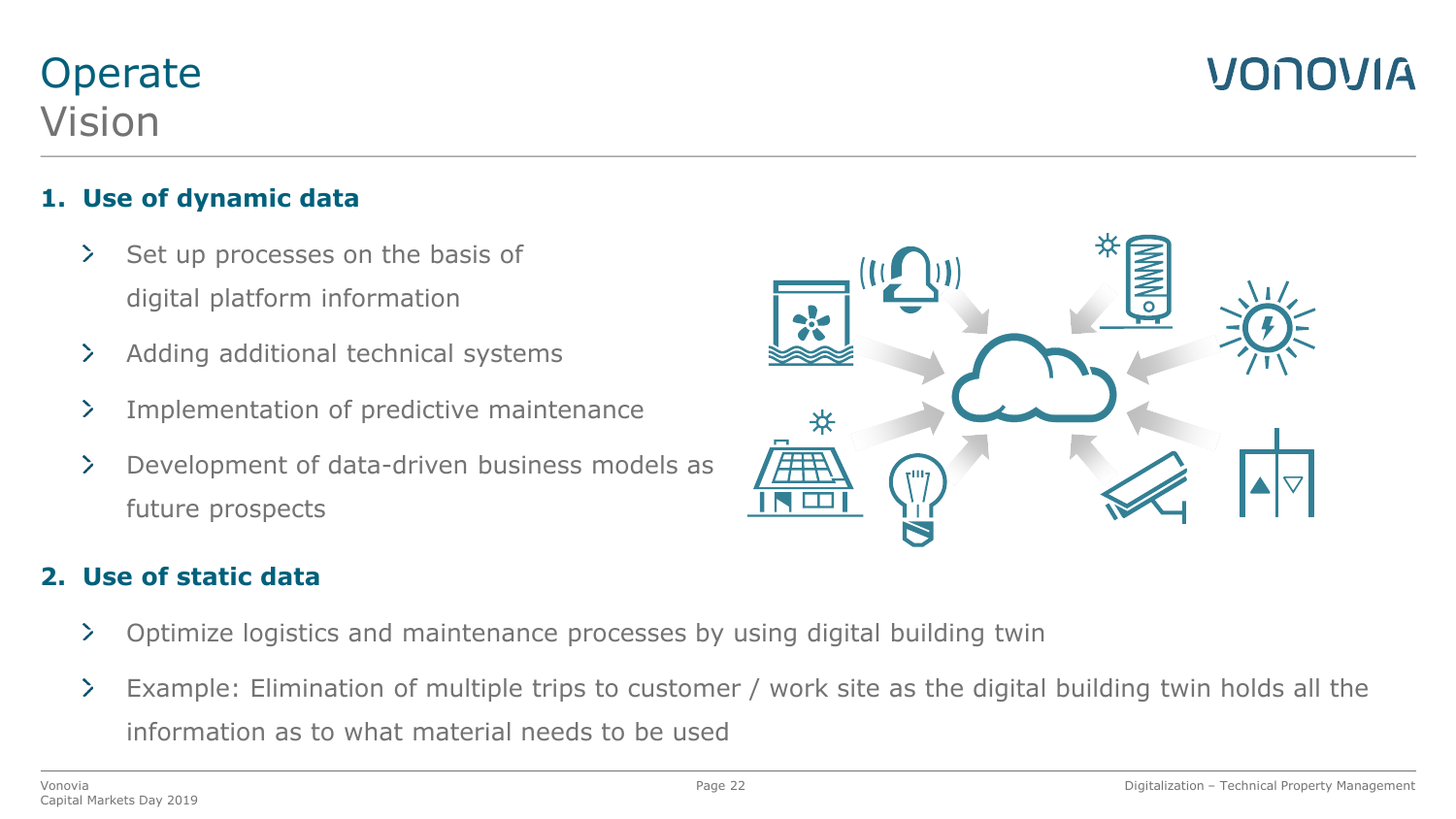

### **Core Benefits**

- $\geq$ Higher **customer satisfaction**.
- Continuous **performance tracking** of external service partners.
- $\sum$ Optimize **processes** and operative **KPIs**.
- Transform reactive service programs into **proactive service programs**.